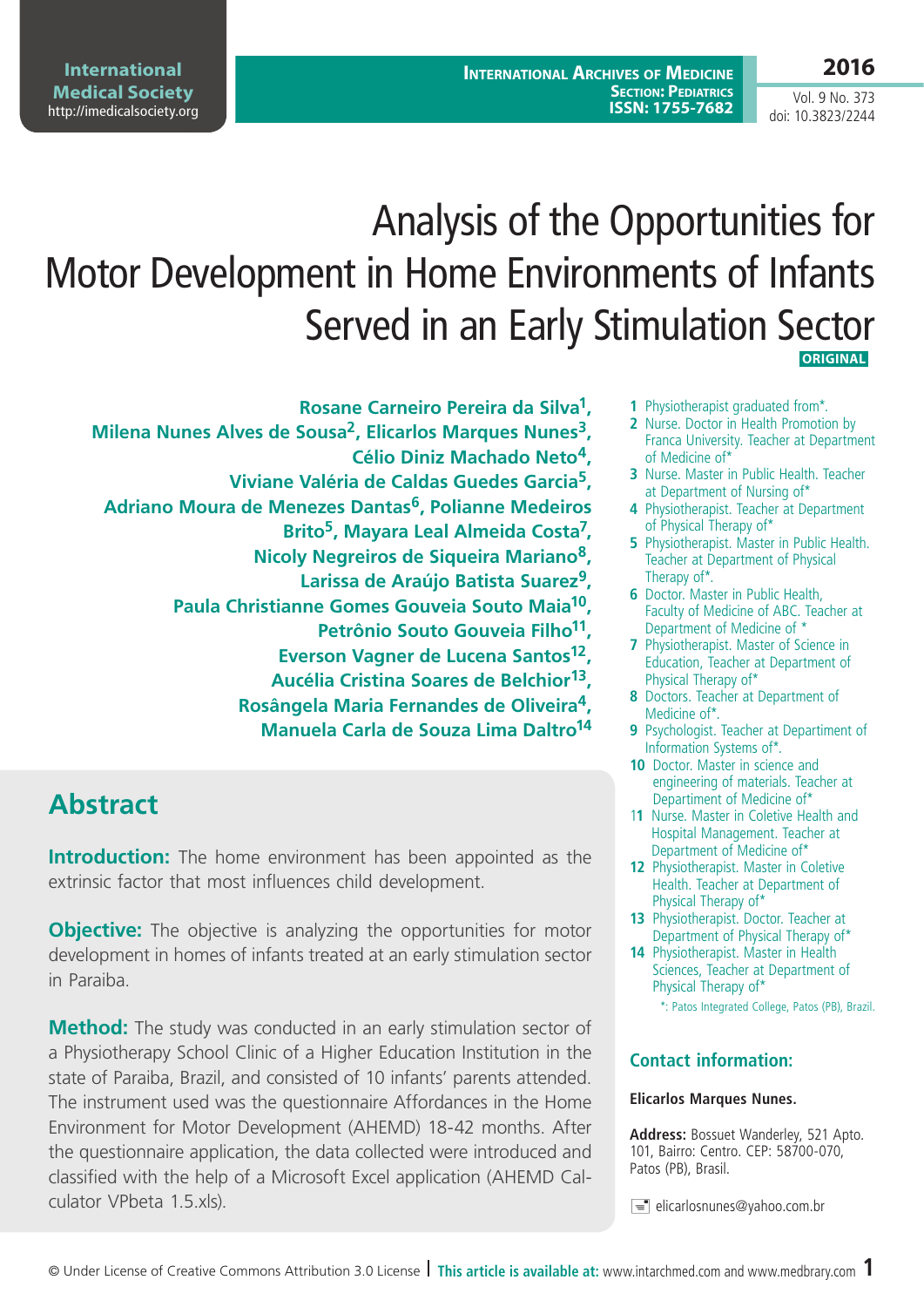**2016**

Vol. 9 No. 373 doi: 10.3823/2244

**Results:** The results obtained are numbered 1 to 5, where 1 is a very weak stimulation, 2 poor, 3 good, 4 very good and 5 excellent. It was used the SPSS statistical program for descriptive analysis of the frequency distribution of the subscales, gender and income. It was observed that although the sample investigated show a good level of domestic household stimulation, favoring, therefore, the motor development, is still very weak the existence of external home stimulation and materials that stimulate the fine and gross motor skills of children in developing.

**Conclusions:** So, it was found that, in general, the opportunities present in the home show as inefficient to promote motor development of children.

**Keywords**

Physiotherapy; Ambulatory Care; Early Intervention.

# **Introduction**

Child development is a process that starts from intrauterine life involving various aspects, such as neurological maturation, physical growth and building of skills related to behavior and cognitive, emotional and social spheres of the child. The first years of human life are marked by motor physical, mental and social important formations, and the period in which the child has special sensitivity to environmental stimuli from which come to it through their senses [1].

Motor development occurs with great intensity in childhood, during which there is a wide plasticity of the central nervous system, allowing an increase in engine and integrated systems gains [2-4]. The first two years of life are critical for child development, occurring rapid brain growth and intense cognitive and sensorimotor advance, which can be influenced by a number of biological and environmental factors [5].

Child development is influenced not only by biological issues, but others such as prematurity, environmental factors, parental education, family dynamics and socio-economic structure of the family [6]. Among them, the home environment has been appointed as the extrinsic factor that most influences child development [7].

The physical structure of the houses consisted of indoor and outdoor spaces is of great importance because it is the child's first media experience in their early years of life [8]. Also, furniture, toys, and care provided by caregivers, configure the opportunities in the home with possible repercussions on developing of children's motor skills [7], socioeconomic status may be a factor that intervenes or not [9-10].

The environment in which the child lives influences in their motor learning, and the house is the main agent of learning and development. Cultural practices, toys and games available to children, influence the development of their motor skills and, especially, in their parents' encouragement in this process. The mother or caregiver should observe her child, encourage him and arrange for him to be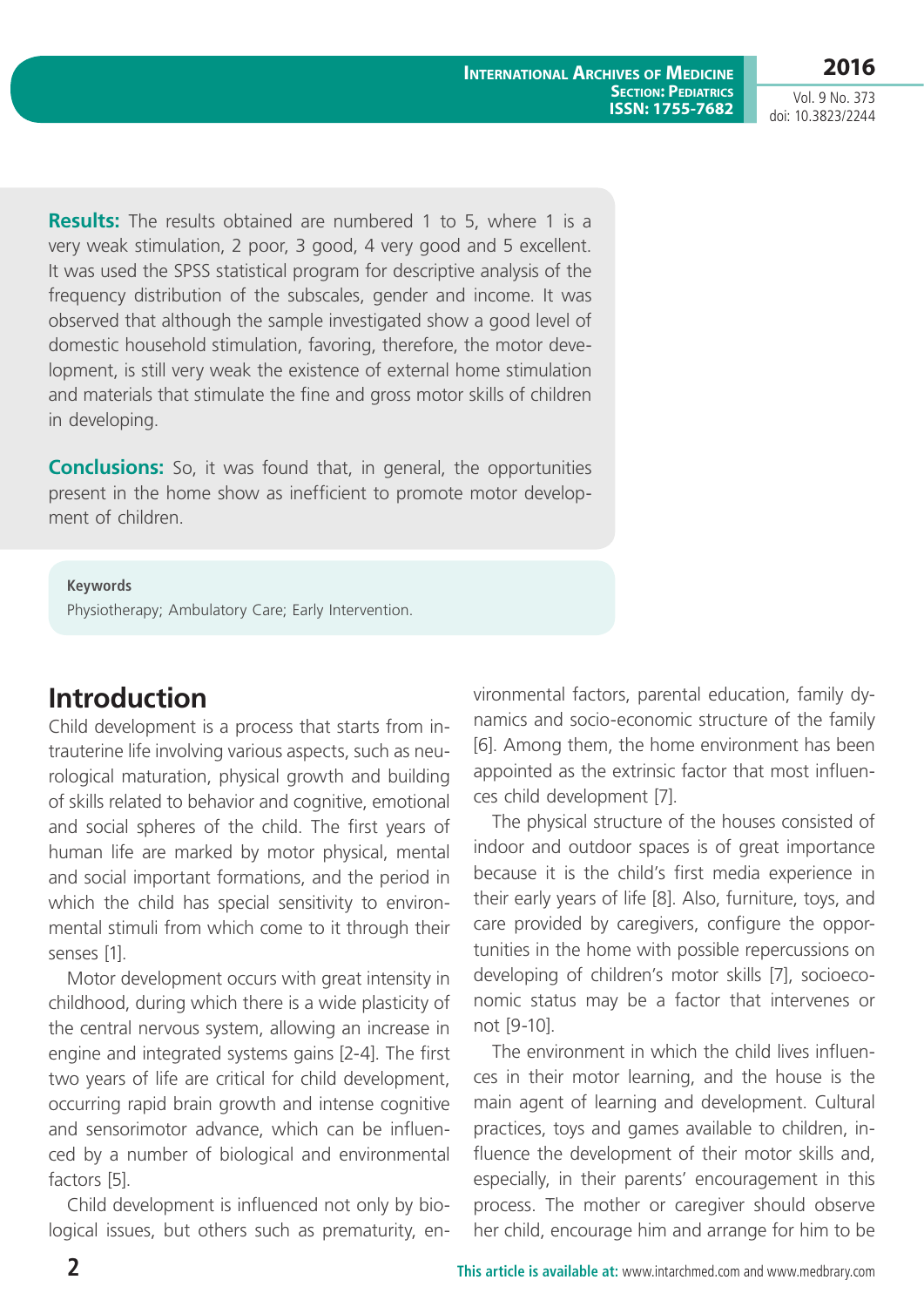Vol. 9 No. 373 doi: 10.3823/2244

offered toys or equipment that can help you in his development and training [7, 11].

Therefore, this study aimed to analyze the opportunities for children's motor development in a domestic environment.

## **Methods**

This was a field research, of applied nature, with a quantitative approach and exploratory objectives, which was held in a Clinical School of Physiotherapy of a Higher Education Institution (HEI), located in a city of high backlands of Paraiba. It had beginning with the application of research during the second half of 2014, after being approved by the Ethics Committee in Research under protocol number 31100914.4.0000.5181.

The population consisted of 20 parents of infants assisted in an early stimulation sector that are undergoing treatment in the chosen institution. And the study sample was made up of the parents of these children, chosen at random, adding to the total a sample of 10 parents. To be included in the survey, the parents must meet the following criteria: have a child in the early stimulation treatment sector of the institution; not to oppose to participate; not have done some research on the subject matter and sign the Free and Informed Consent Term. Exclusion criteria are parents who did not meet the above criteria.

The instrument used was the questionnaire Affordances in the Home Environment for Motor Development (AHEMD) 18-42 months. This is a questionnaire with the initial part intended to identify the characteristics of the child and family, and 67 questions related to family environment, divided into five subscales: outer space, inner space, variety of stimulation, fine motor materials and coarse motor equipment.

After the questionnaire, the data were introduced and classified with the help of a Microsoft Excel application (AHEMD Calculator VP beta 1.5.xls). The results are numbered 1 to 5, where 1 corresponds to very weak stimulation, 2 weak, 3 good , 4 very good and 5 excellent. SPSS was used for descriptive analysis of the frequency distribution of the subscales, gender and income.

### **Results**

It was analyzed 10 children, 08 male (80.0%) and 02 females (20.0%) aged between 18-42 months. It was also seen that 7 children (70.0%) have a family income below 1000.00 and only 03 (30.0%) above 1000.00.

There was a prevalence of male children. Different from what was shown in the study of Pilattiet al. [12], with more female children (57.1%) than males (42.9%). **(Tables 1, 2, 3, 4** and **5)**

**Table 1.** Standardized Value with respect to the external environment.

|                                                             | <b>Frequency</b> | Percentage | <b>Percentage</b><br><b>Valid</b> | Percentage<br><b>Cumulative</b> |
|-------------------------------------------------------------|------------------|------------|-----------------------------------|---------------------------------|
| Very weak                                                   |                  | 70.0       | 70.0                              | 70.0                            |
| Weak                                                        |                  | 30.0       | 30.0                              | 100.0                           |
| Total                                                       | 1()              | 100.0      | 100.0                             |                                 |
| <b>Source:</b> data obtained on the period of October 2014. |                  |            |                                   |                                 |

**Table 2.** Standardized Value with respect to the internal environment.

|                                                      | <b>Frequency</b> | Percentage | Valid<br><b>Percentage</b> | <b>Cumulative</b><br><b>Percentage</b> |
|------------------------------------------------------|------------------|------------|----------------------------|----------------------------------------|
| Weak                                                 |                  | 20.0       | 70.0                       | 20.0                                   |
| Very good                                            | 8                | 80.0       | 80.0                       | 100.0                                  |
| Total                                                | 10               | 100.0      | 100.0                      |                                        |
| Source: data obtained on the period of October 2014. |                  |            |                            |                                        |

**Table 3.** Standardized value with respect to the array of stimulation.

|                                                             | <b>Frequency</b> | <b>Percentage</b> | <b>Valid</b><br><b>Percentage</b> | <b>Cumulative</b><br>Percentage |
|-------------------------------------------------------------|------------------|-------------------|-----------------------------------|---------------------------------|
| Very weak                                                   | 5                | 50.0              | 50.0                              | 50.0                            |
| Weak                                                        | 3                | 30.0              | 30.0                              | 80.0                            |
| Good                                                        | $\mathcal{L}$    | 20.0              | 20.0                              | 100.0                           |
| Total                                                       | 10               | 100.0             | 100.0                             |                                 |
| <b>Source:</b> data obtained on the period of October 2014. |                  |                   |                                   |                                 |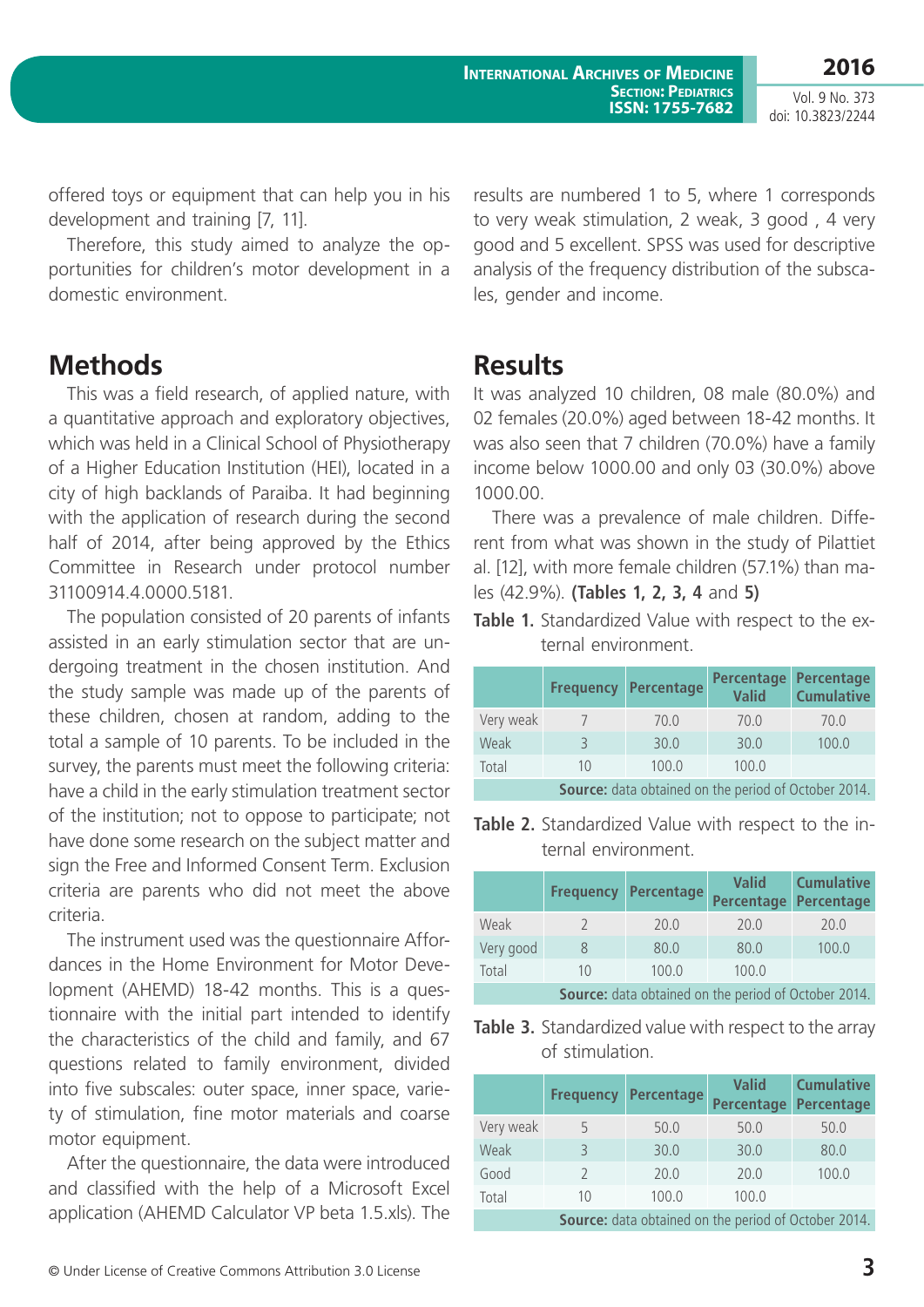Vol. 9 No. 373 doi: 10.3823/2244

#### **Table 4.** Standardized Value with respect to the fine motor skills.

|                                                             | <b>Frequency</b> | Percentage | <b>Valid</b><br><b>Percentage</b> | <b>Cumulative</b><br>Percentage |
|-------------------------------------------------------------|------------------|------------|-----------------------------------|---------------------------------|
| Very weak<br>fraco                                          | q                | 90.0       | 90.0                              | 90.0                            |
| Weak                                                        |                  | 10.0       | 10.0                              | 100.0                           |
| Total                                                       | 10               | 100.0      | 100.0                             |                                 |
| <b>Source:</b> data obtained on the period of October 2014. |                  |            |                                   |                                 |

Table 5. Standardized Value with respect to gross motor skills.

|                                                             | <b>Frequency</b> | Percentage | <b>Valid</b><br>Percentage | <b>Cumulative</b><br>Percentage |
|-------------------------------------------------------------|------------------|------------|----------------------------|---------------------------------|
| Very weak                                                   | 9                | 90.0       | 90.0                       | 90.0                            |
| Weak                                                        |                  | 10.0       | 10.0                       | 100.0                           |
| Total                                                       | 10               | 100.0      | 100.0                      |                                 |
| <b>Source:</b> data obtained on the period of October 2014. |                  |            |                            |                                 |

**Discussion**

The parents' economic status appears to be related to greater access to information and, consequently, greater knowledge about the mechanisms that can generate more suitable motor development and stimulating environment for children. According to the literature, infants with better economic levels showed better opportunities for motor development [13].

When addressed about the external environment offered to children, it was observed that 7 children (70.0%) have very weak environment and 3 (30.0%) weak environment. **(Table 1)**.

Regarding the internal environment offered to children, it was observed that 2 children (20.0%) have weak environment and 8 children (80.0%) very good atmosphere. **(Table 2)**.

The findings highlighted in this study are in line with what was also observed in the study by Müller and Nobre et al. [10, 14], where it was found that the outer space of more than half of the analyzed households did not provide sufficient opportunities for motor development of children. These data indicate the need to promote an approach in the areas of civil engineering, architecture and physical education, specifically in engine development. May provide guidance for the development of architectural strategies that better structures the physical space of homes and public spaces. The same does not occur in interior space item, where most got very good rating, in both studies.

It was found that 5 children (50.0%) presented a variety of very weak stimulation, 3 (30.0%) week and 2 low (20, 0%) solid. **(Table 3)**.

Contrary to these results, in the study of Schobert [4]it was found that in 94.2% of the investigated homes, the array of stimulation was rated as very good. The same results were also found in Castro's study [15]. According to Stabelini Neto et al. [16], the stimulation is critical for child development, because it is from the motor operation that the child will develop the knowledge of itself and the external environment in which they live.

In the materials that stimulate fine motor and gross motor skills, 9 children (90.0%) had a very low level **(Table 4** and **5)**.

The results were worrying for fine motor skills, which according to Godtsfriedt [17-20], with regard to materials and toys, whose handling involves the coordination of small muscles and coordination between eyes and hands, as well as to the coarse motor skills, which, for Silva [18-20], is the global dynamic movements (running, jumping, walking, etc.), important in improving the body dynamic balance, sensations and perceptions.

### **Conclusions**

According to the obtained data, it can be observed that, although the sample studied show a good level of internal home stimulation, favoring, therefore, themotor development, is still very weak the existence of external home stimulation and materials that encourage fine and gross motor skills of